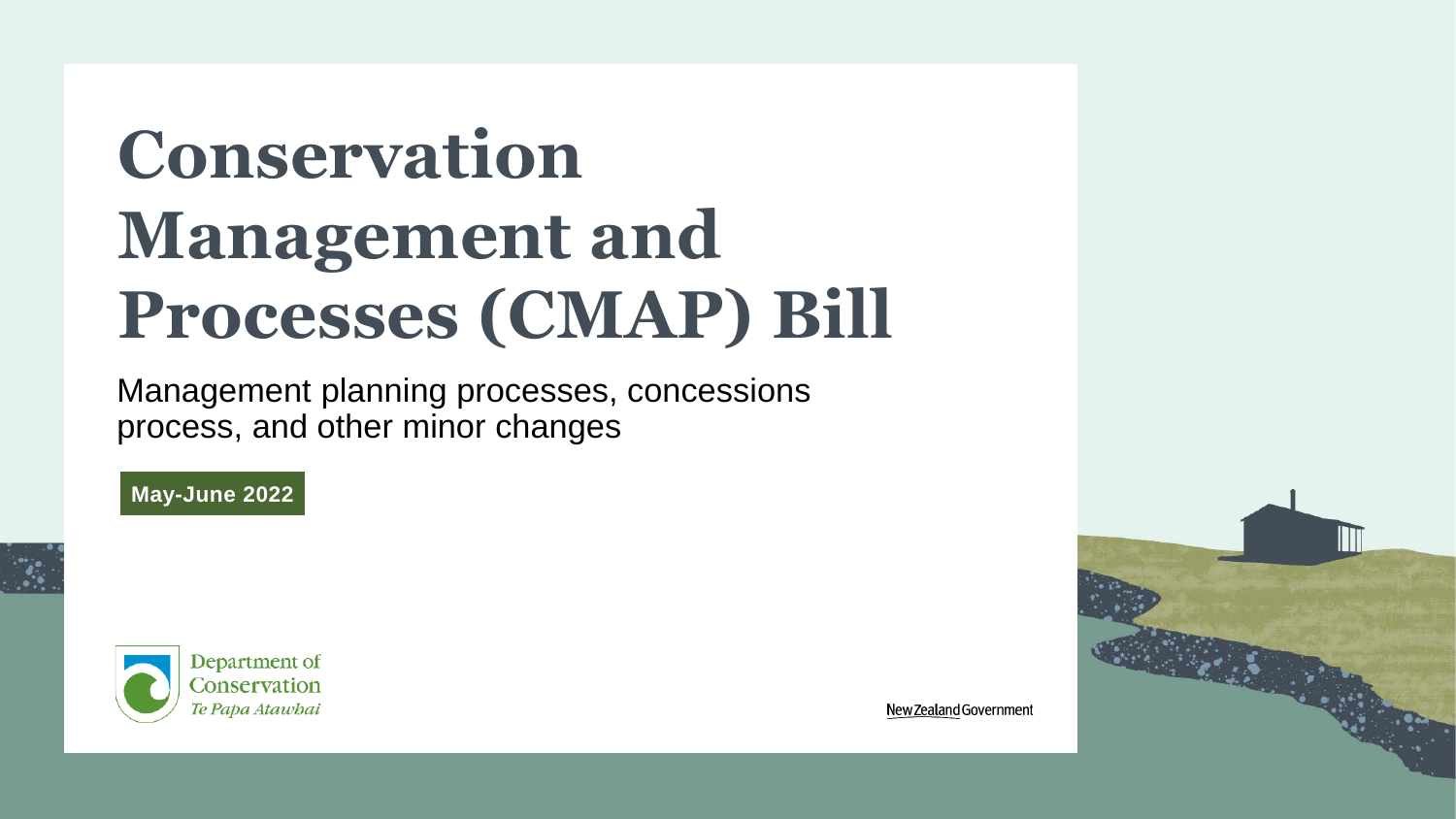**What changes will the CMAP project make?**

The Bill will make targeted improvements to key areas of conservation legislation. The areas being targeted are:

- Conservation management planning processes
- Concessions processes
- Some minor and technical issues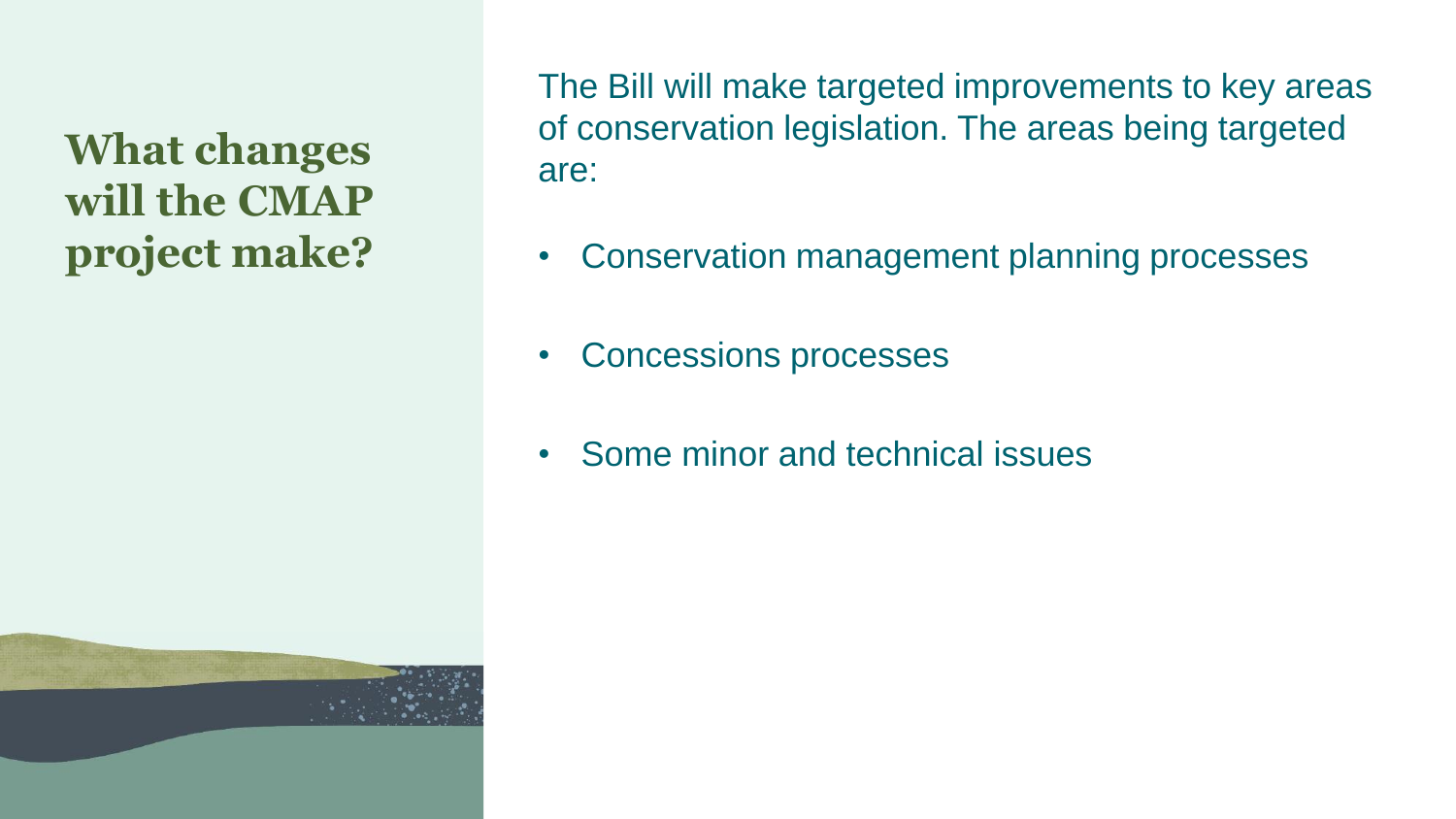**What are the objectives of the CMAP project?**

### Objectives:

- Give effect to the **Principles of the Treaty of Waitangi**  when running conservation management processes
- To ensure **conservation values** are protected while improving processes outcomes
- To enable appropriate **public participation** in conservation management processes
- To **reduce the time and costs** required of those involved in conservation management processes
- To **clarify policy intent** (including transparency and consistency in decision making, and making rules clear for users)
- Allow conservation management planning documents to be more easily k**ept up to date**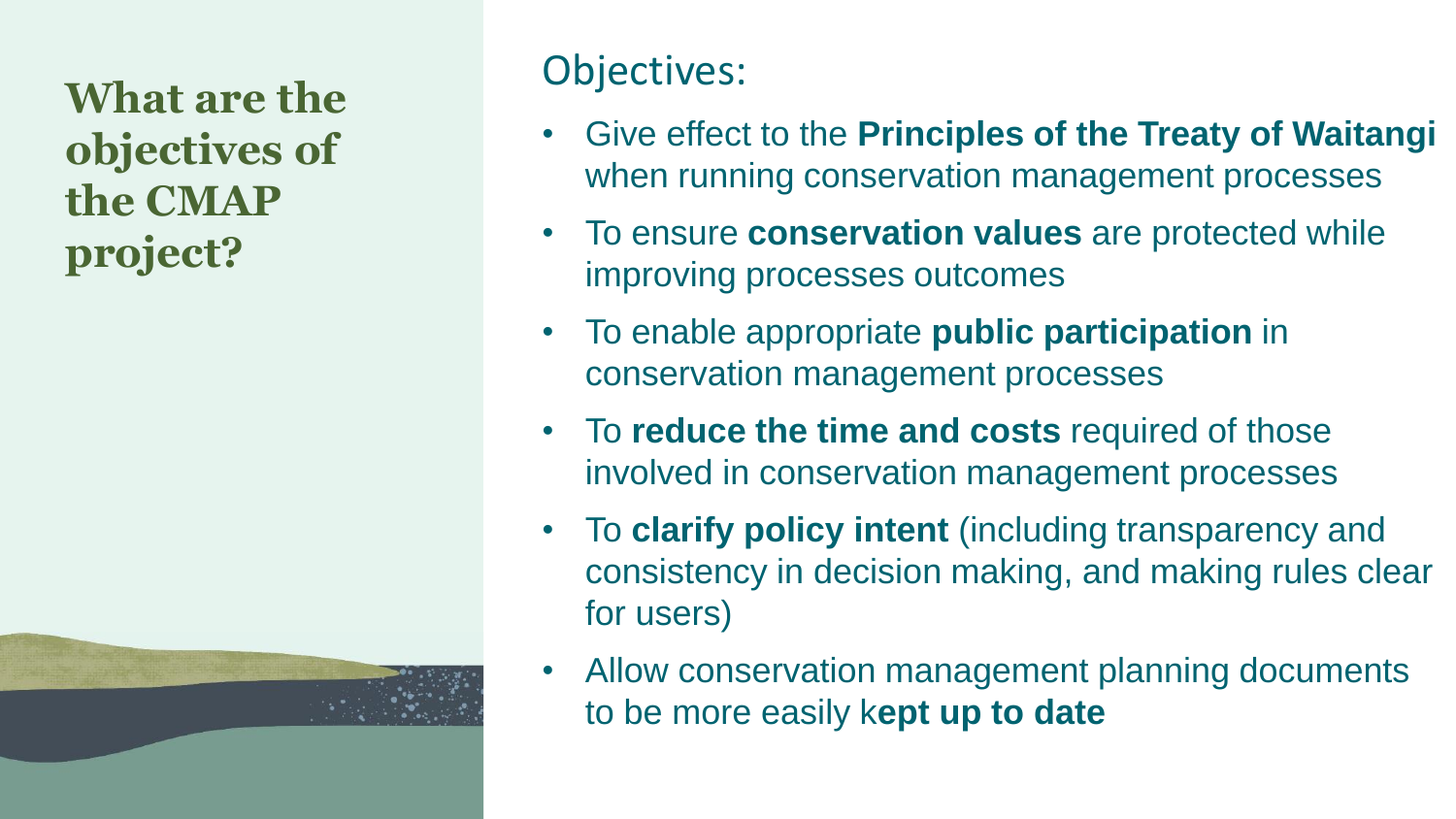## **What has prompted the call for change?**

The management planning and concessions systems are under strain



### **Management Planning**

- Despite requiring full review every 10 years, many management strategies and plans are heavily out of date
- › Outdated guidance has ramifications for DOC's management of places and for what people can and cannot do

#### **Concessions**

- › Processes are sometimes slow and costly, and there is a backlog in processing concessions.
- › This is affecting users, including businesses and researchers, and is hindering communities and conservation



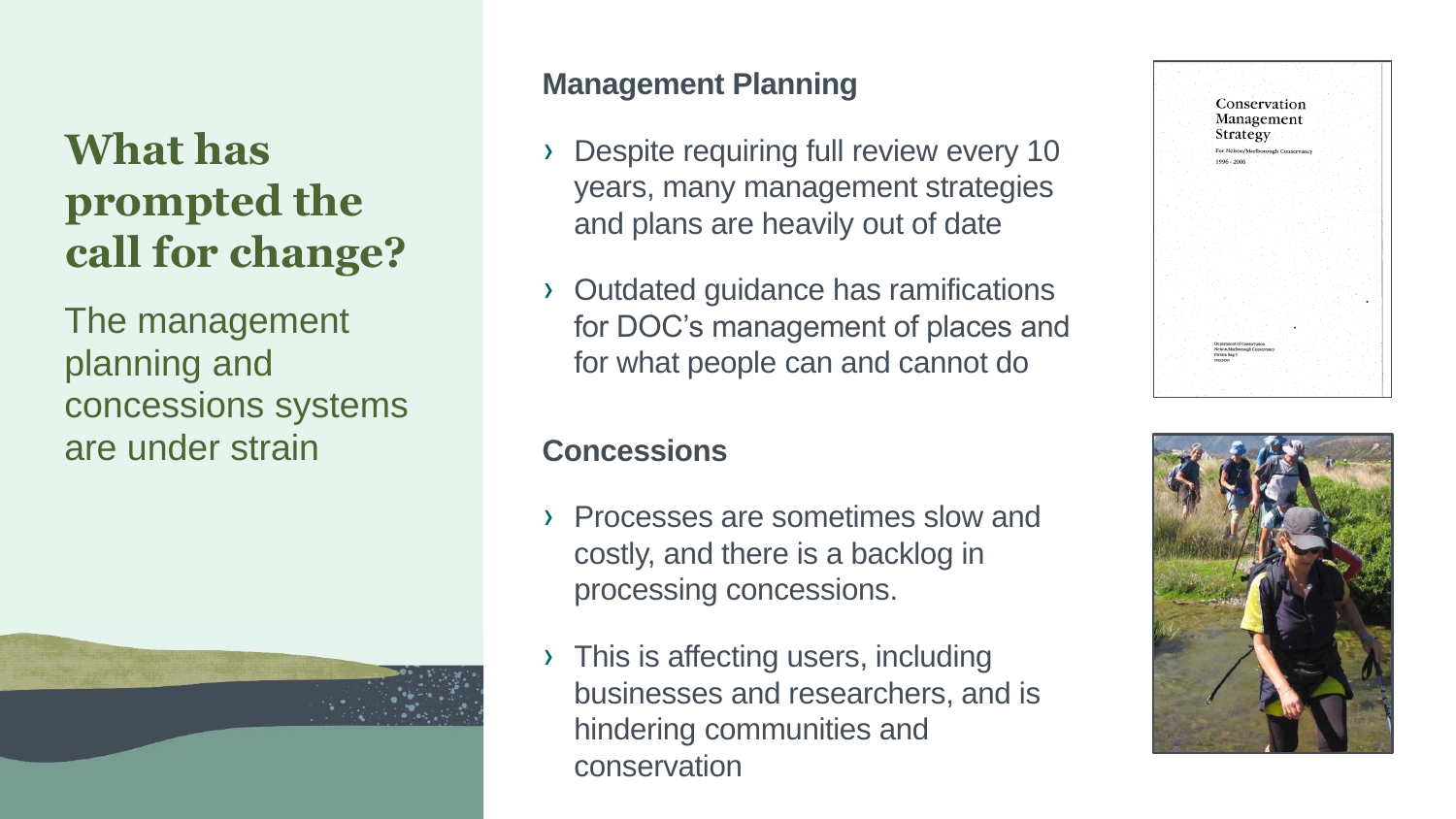

## **CMAP in the conservation reform roadmap**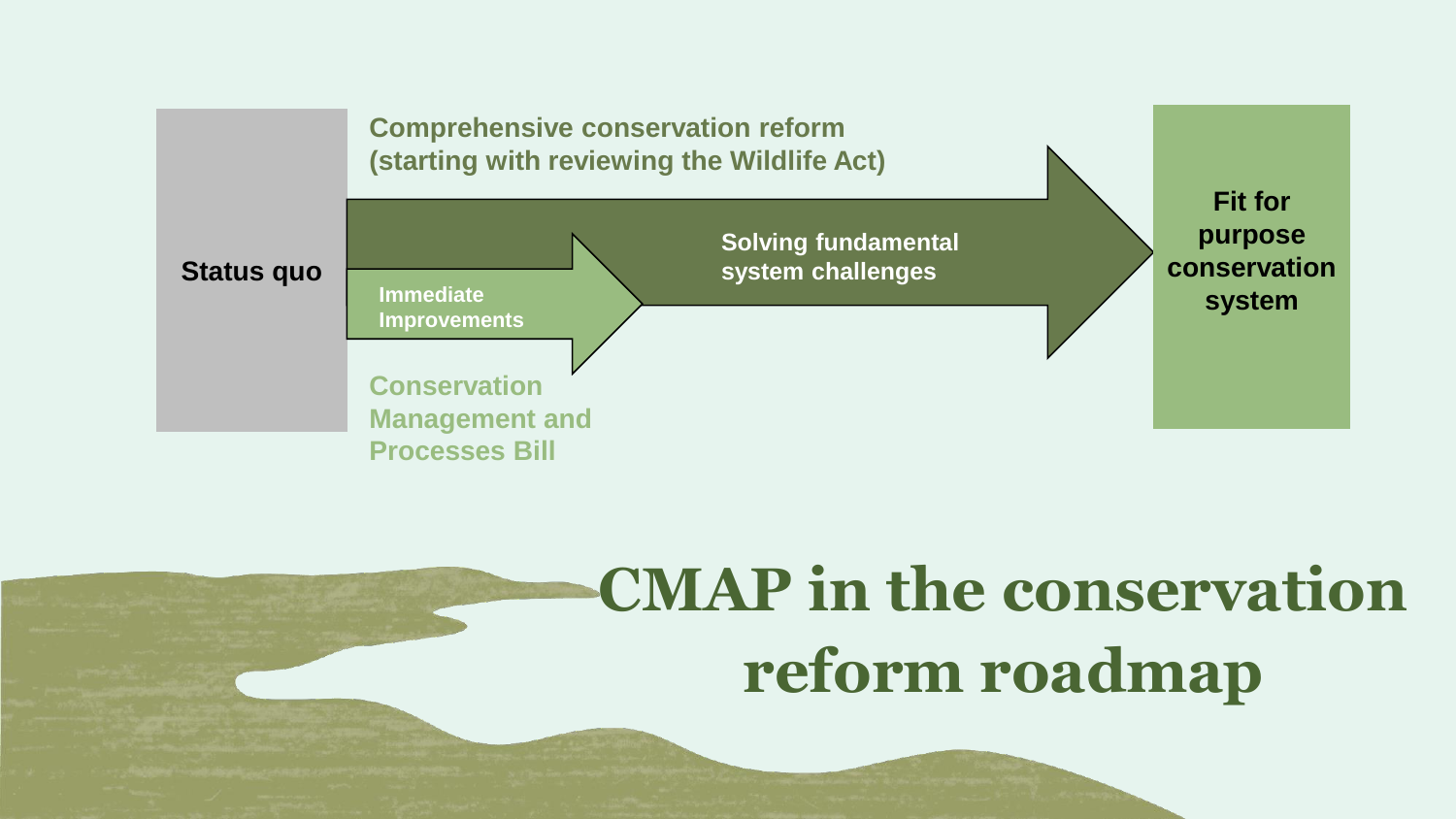### **The process and timeline**

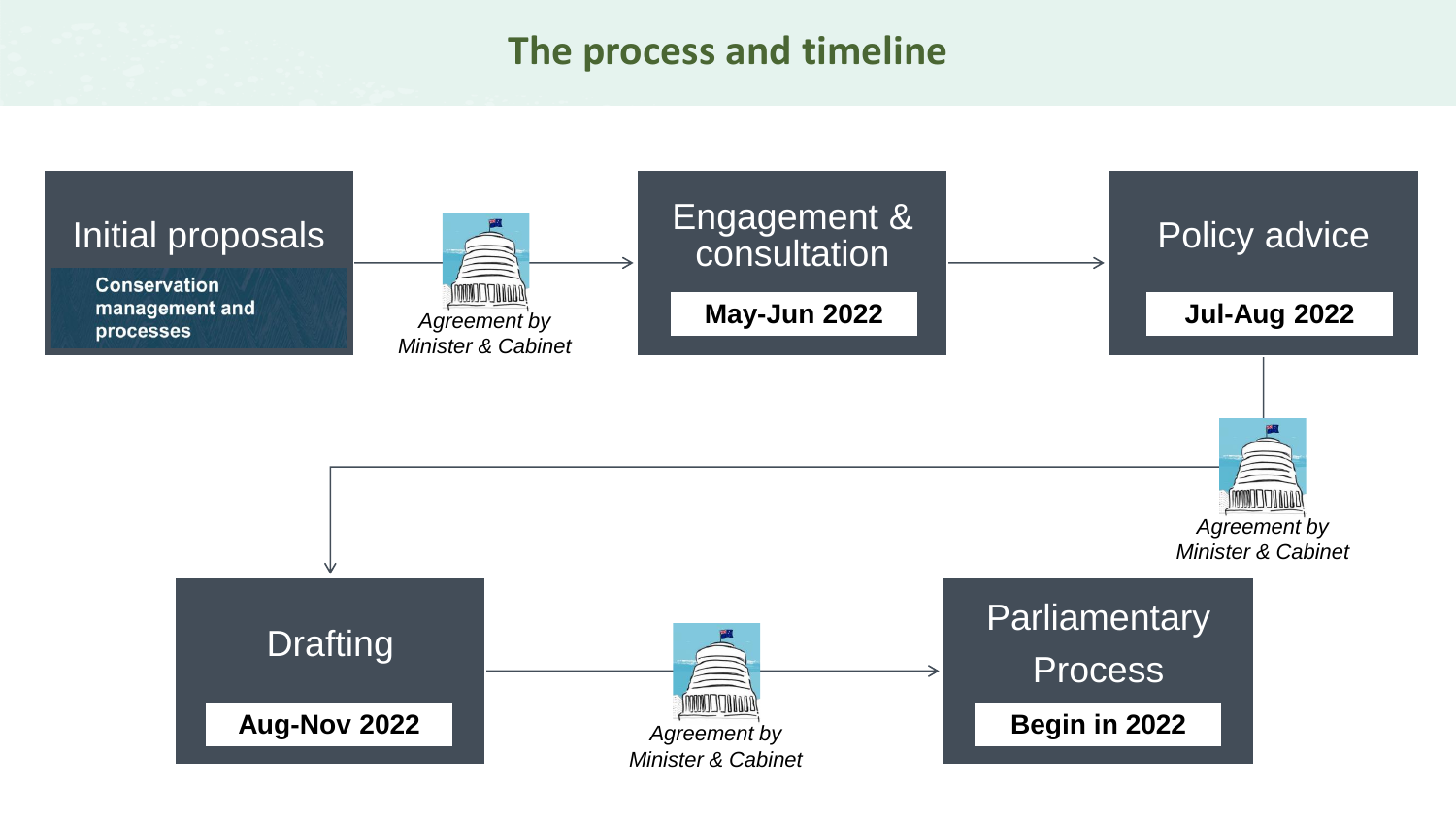

# **processes**

# **Management planning**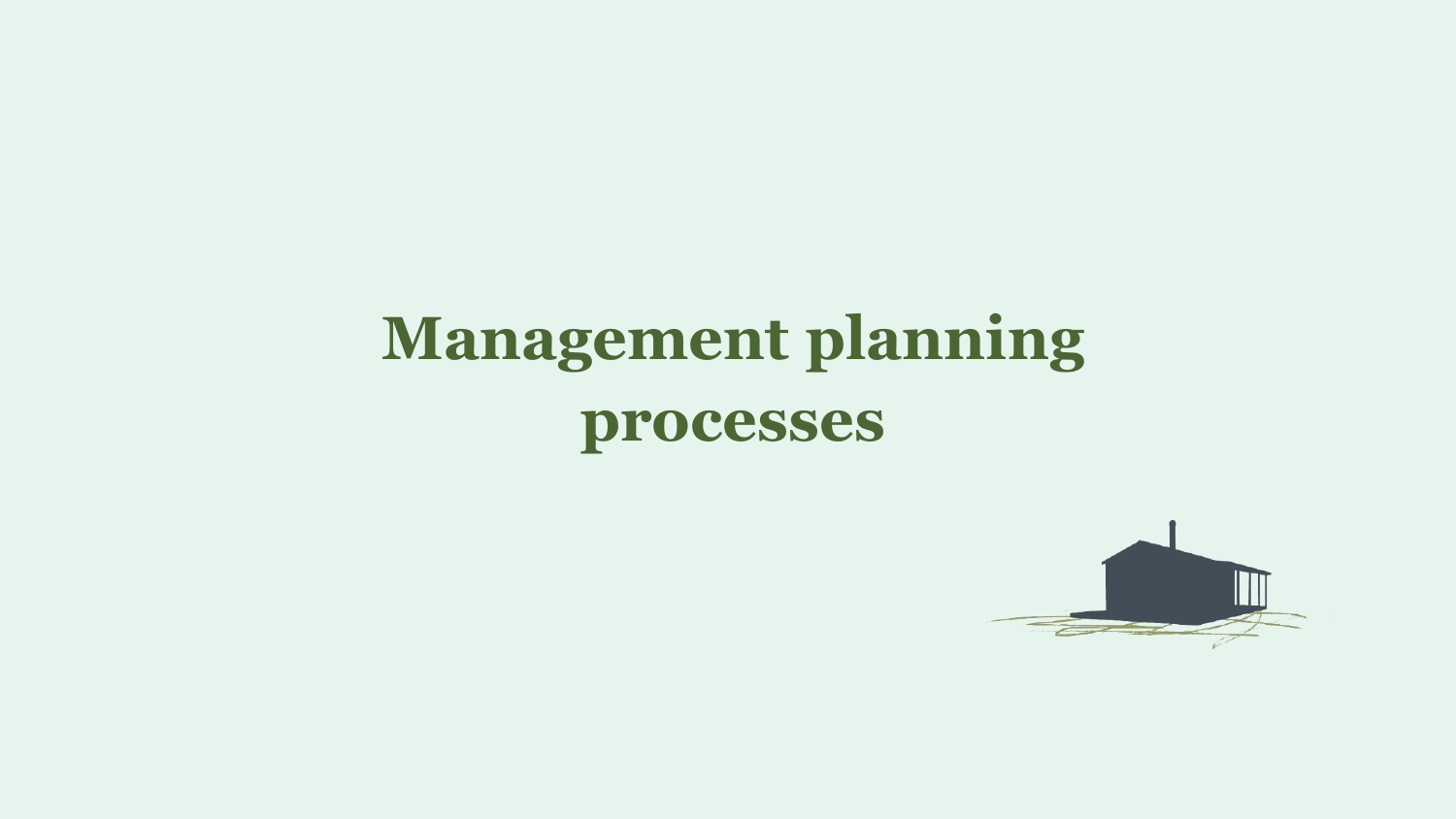### **Management planning processes**

Enabling more reviews of planning documents to help keep them up to date

The proposals will enable more regular reviews and updates for conservation management strategies, conservation management plans and national park management plans:

- › Enabling an assessment of planning documents at 10 years to decide what scale of review is needed (full review, partial review(s), no review)
- › Introducing a quicker, easier process for partially reviewing planning documents when public interest in the change is limited
- › Modernising the process for public engagement in developing and reviewing planning documents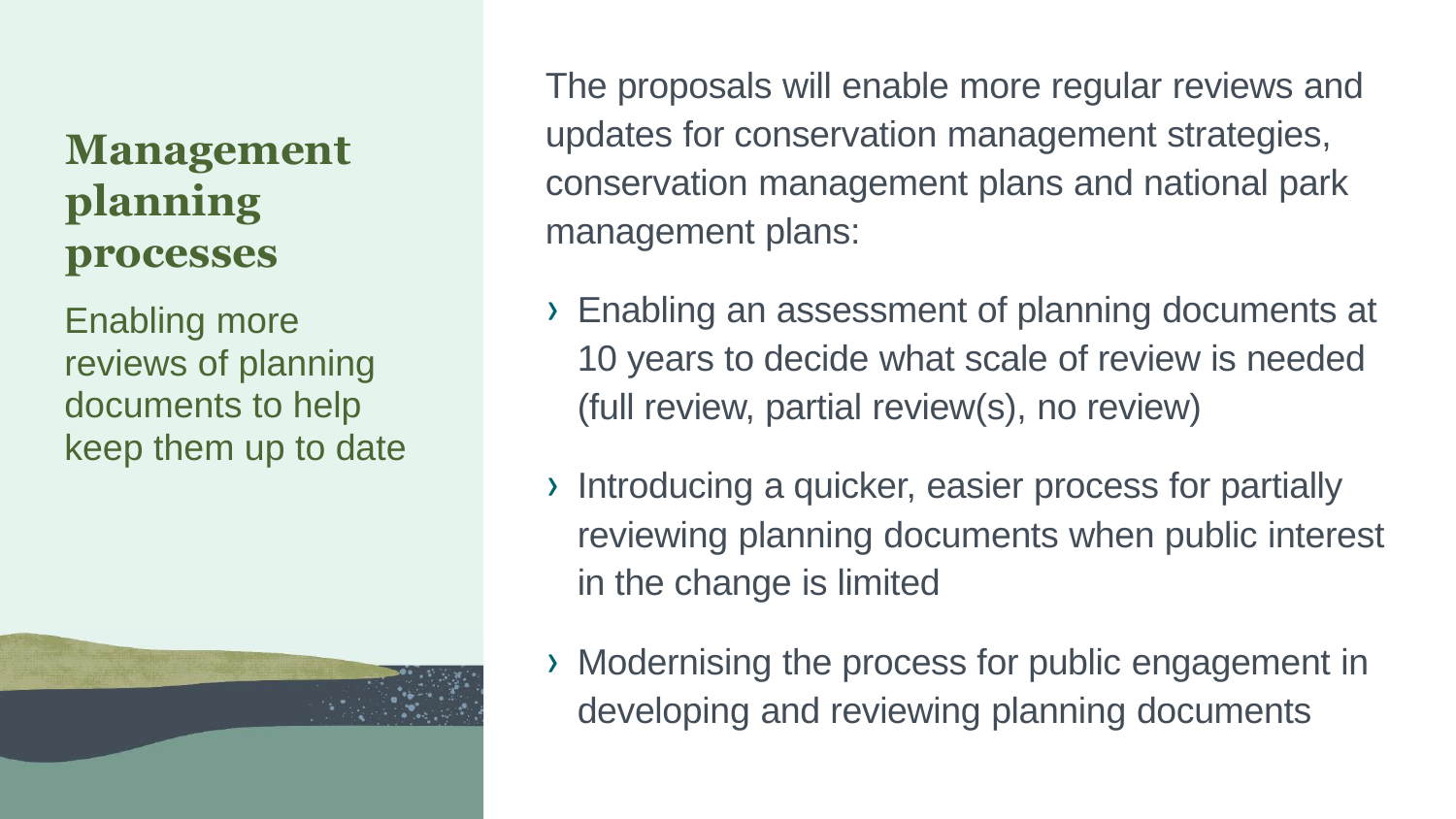## **Concessions processes**

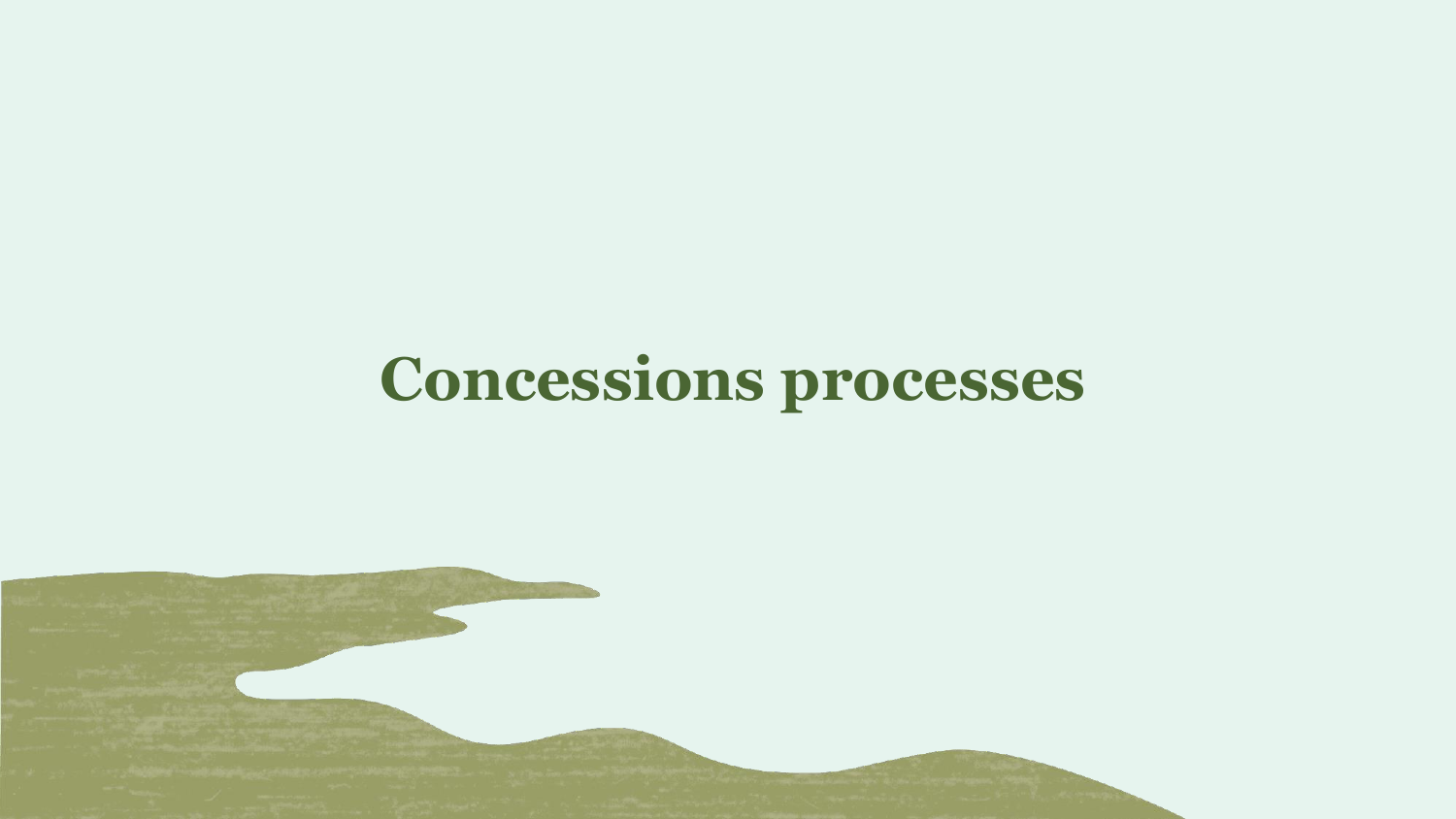### **Concessions processes**

Enabling a more user-friendly and proactive concessions system



The proposals contain tools to enable DOC to take a more proactive approach to concessions:

- › General Authorisations: Authorising some activities through regulations (subject to criteria)
- › Allowing for pre-approved concessions for **activities**
- › Ability to return applications so that a tender can be run
- › Enabling direct allocation after a tender for some activities (removes an unnecessary dual process)
- › A timeframe for reconsideration requests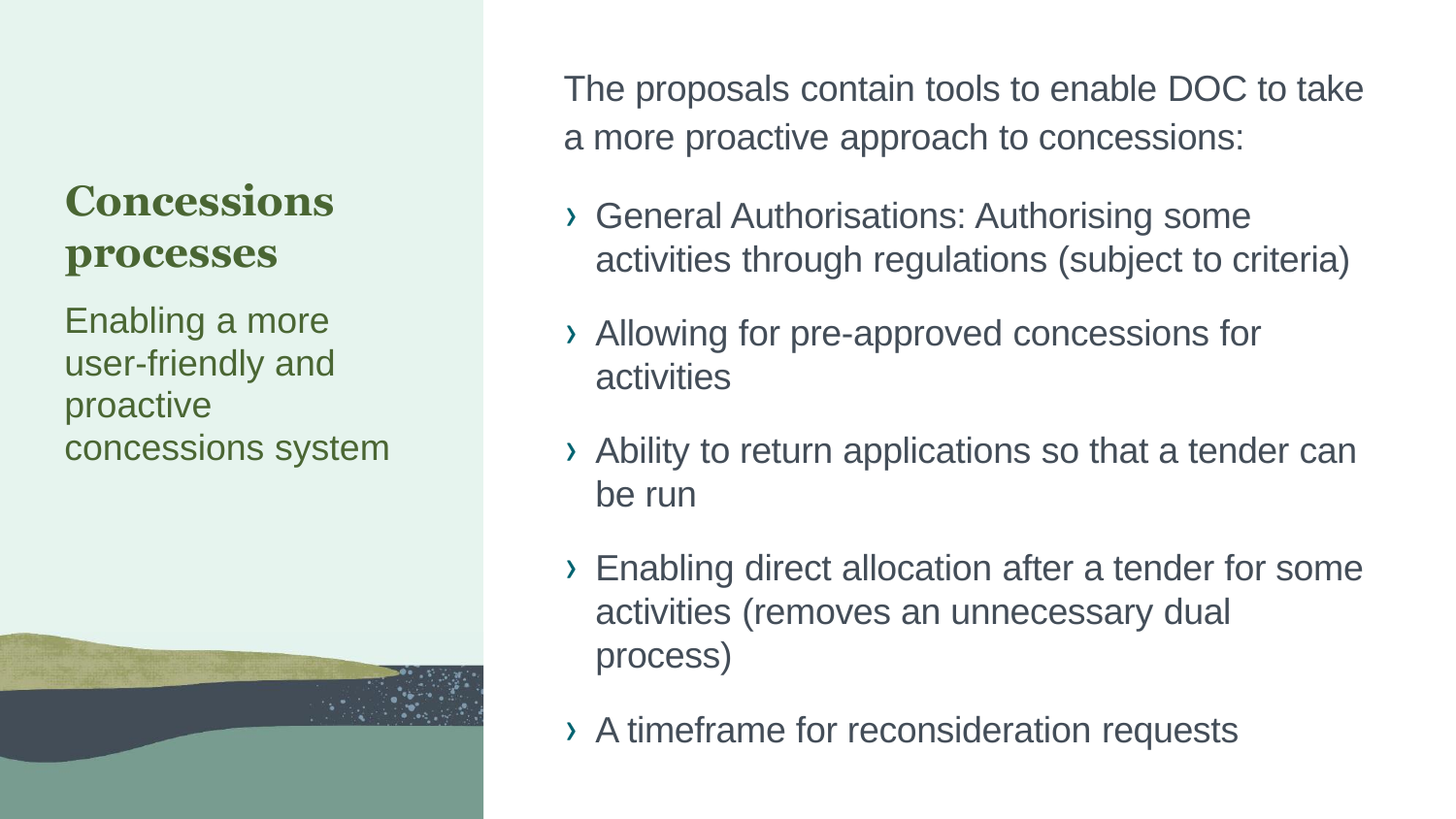

# **Minor and technical changes**